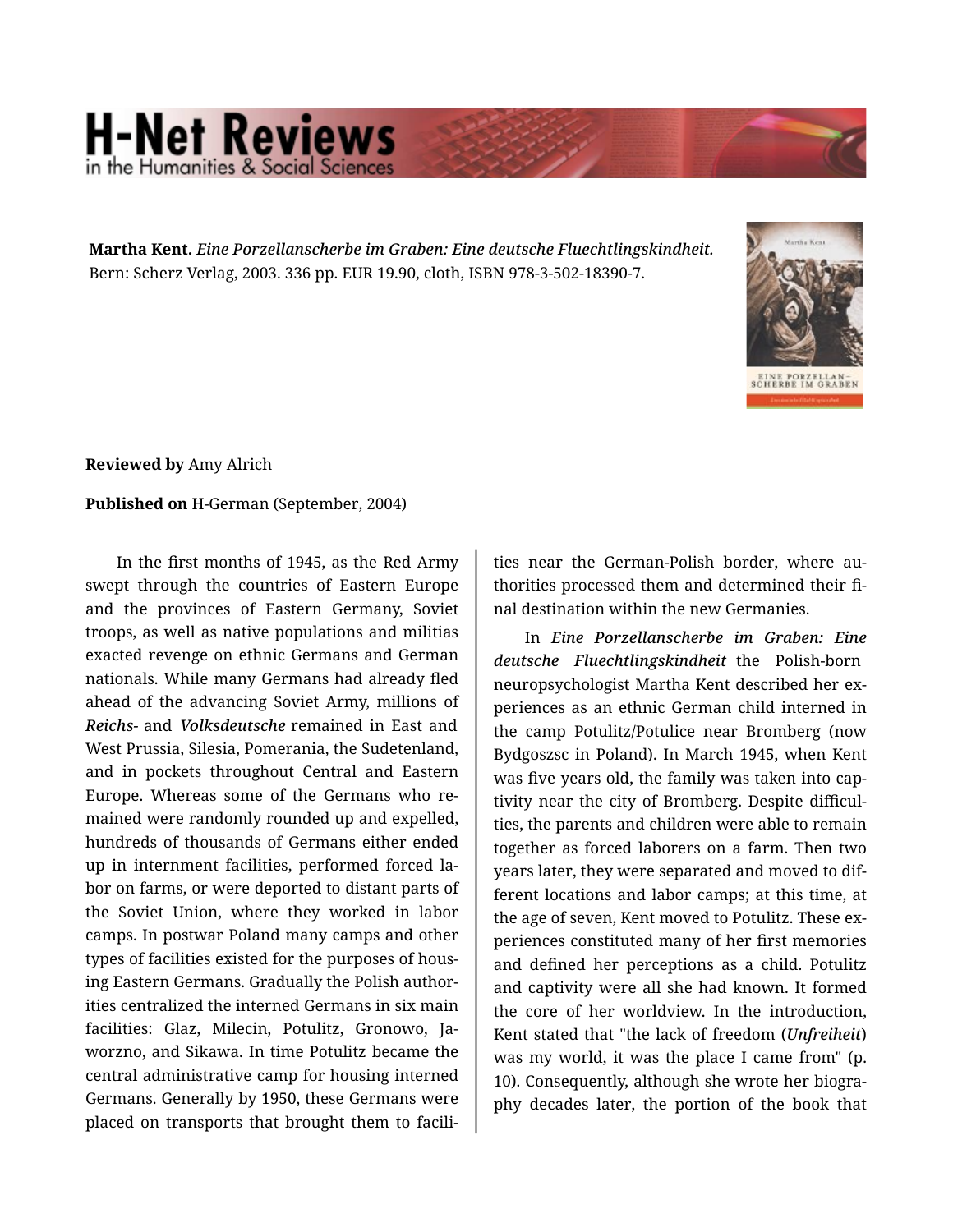*H-Net Reviews*

deals with Potulitz is the most vivid, and her expe‐ riences there were clearly the most formative ones of her life.

The experience of internment as witnessed by a child who perceived captivity as a normal state of existence is perhaps the most fascinating aspect of this biography. Kent explained that Potulitz constituted her *Heimatdorf* and suggested "for us the camp was the normal place where we chil‐ dren experienced our youth" (p. 10). She describes in a very open, child-like fashion, and without even a hint of bitterness, the lice, diseases, living conditions, interactions with other prisoners and guards, and the fact that death was such a com‐ mon experience in the camp that when her moth‐ er was sent away for several months to perform hard labor at a prison, Kent was certain she had died and would never be seen again. She de‐ scribes her perception at the time: "If people dis‐ appeared, then they were dead. Whoever was dead, never came back" (p. 73). Remarkably, de‐ spite the living and working conditions, the sepa‐ ration of almost all family members, and the ef‐ forts of local authorities to claim the children as Polish, Kent's immediate family not only survived the experience, but even managed to stay in con‐ tact and leave Poland together in summer 1949.

In a refugee processing facility in Thuringia and then in Trutzhain (Hesse), Kent experienced freedom, something that for her was completely unknown. Kent's perceptions of the time were col‐ ored by the innocence of childhood and by her discovery of the world outside of captivity. She stated: "What was poverty when we had more potatoes than we ever had in captivity? Why should one be ashamed when every day the earth offered new snails, beetles, and rain worms?" (p. 98). Kent's mother had a different view of the situ‐ ation they faced, and complained that they had gone from being *Volksdeutsche* to being simply refugees, a term that for many local Germans con‐ noted outsiders who would never belong. Accord‐ ing to Kent, her mother said "we are refugees--is

that a crime--do we bear all the guilt for every‐ thing? It's like a whip, only you lose count of the welts on your back." The difficulties faced by a refugee family in postwar Germany sometimes led to migration. For Martha Kent's family, the possibility to migrate was made feasible by an un‐ cle who lived in Canada.

The section of Kent's biography focused on Canada is largely a retelling of her school experi‐ ences, which were anything but average or "nor‐ mal." She felt fundamentally like a conspicuous outsider. She described her problems with the new language, her introduction to new things like bananas, the round and full faces of the large, well-developed children, and the abundance of things like books and food. Kent's internment ex‐ periences and her immigrant status made her feel as though she would never belong in this new and unfamiliar world.

Eventually Kent moved to the United States, where one of her sisters lived, and studied litera‐ ture, psychology and neuropsychology at univer‐ sities. In this section of her biography she de‐ scribes meeting her future husband, university life during the 1960s, witnessing American cultur‐ al and political developments during this tumul‐ tuous decade, and the necessity of maintaining a certain silence about most of her childhood. Dur‐ ing this time, even when speaking to her husband, she only related the basic facts about her child‐ hood in the internment camp and her role as out‐ sider while a refugee child, and then as a German immigrant in Canada.

It was after working with a patient with seri‐ ous and disfiguring injuries that Kent had a sort of breakdown and herself entered an extensive period of attending to her inner world. This sec‐ tion of her biography describes how she lost her language for herself and her life, and how she gradually found it. In her experience she recog‐ nized the neurobiology of bonds in captivity, their destruction in freedom, and the restoration of her inner self. Kent described the process of working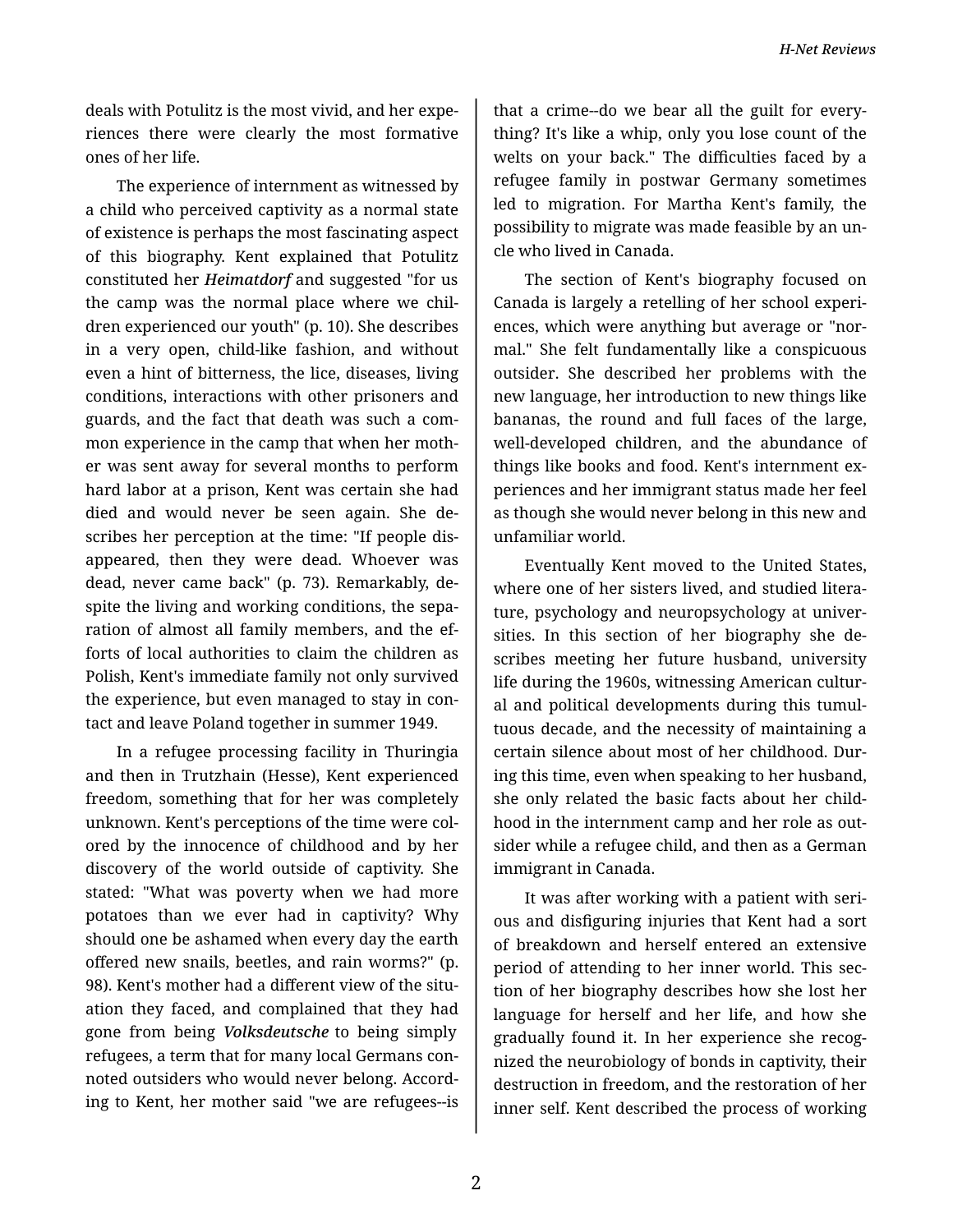through her lost language, using old letters, books, and even internet searches to assist her in dealing with the taboo subject and to help her to come to terms with the inability to express her inner world. "Even mentioning Potulitz would cause friends, friends whom I valued and who wanted only the best for me, to react negatively. They as‐ sumed that the people who instigated the war and made National Socialism possible--the Germans- did not have the right, due to collective guilt, to speak of their own suffering" (p. 296). Through writing about her experiences, she was able to explore the bonds that helped her through her in‐ ternment and were missing in her post-Potulitz world. Eventually, in 1998, Kent traveled to Po‐ tulitz to attend a commemoration at the location of the camp.

The subject of the internment of Eastern Ger‐ man civilians in Poland or in the Soviet Union has not been widely examined by historians. In part, historians may have avoided the subject due to a lack of sources; unless one looks to interviews or memoirs, few available sources deal with the in‐ ternment and forced labor of German civilians. Kent's autobiography is therefore one of only a few that historians would find useful if they were interested in an examination of this topic. Fur‐ thermore, Kent's autobiography deals with a sub‐ ject--German internment and displacement at the end of and following World War II--that truly does cause many people, especially German historians, to bristle. Kent rejects the categorization of her work as an autobiography of a German refugee child; she suggests instead that this book de‐ scribes her childhood in captivity. In fact, the title of her original English-language manuscript did not even contain the words "refugee" or "Ger‐ man." The title she gave her work was "Children of the Magnificent Earth: On Captivity and Learn‐ ing to be Free." (The current subtitle of the trans‐ lation, *Eine deutsche Fluechtlingskindheit*, was se‐ lected by her publisher as a means of categorizing this work.) Her purpose in writing this book was clearly not to describe Potulitz or focus on the suf‐

fering endured by the Germans interned there. She is a neuropsychologist interested in exploring human bonds, connectedness, and the forces that help people survive extreme experiences.

It must be noted, however, that only one third of this book deals with Kent's experiences in Po‐ tulitz. This book also has value due to the author's straightforward descriptions of being a refugee and outsider, first in Hesse and then as an immi‐ grant in Canada. Moreover, a large section of the book details the author's experiences struggling with her past, her memories, and her loss of speech and finding language and her voice. In the epilogue, Kent described her efforts in this book "as a search for a language and an exploration of the inner landscape of experience" (p. 329). In‐ deed, in large part, the value of this book for his‐ torians relates to this process of describing the "inner landscape of experience." Through the re‐ viewer's correspondence with Kent, she explained why this inner landscape was so important to her: "It is because I lost my language, because I want to know what destroys people internally, what keeps them well, how can I restore my inner self, what is really essential to life--I seemed to have had it in captivity and to have lost it so drastically in freedom. The astonishing answer is bonds, af‐ filiation, love. In the end, it is a book about these amazing qualities, about love, that keeps us well, rather than the brutality and destruction of the past."